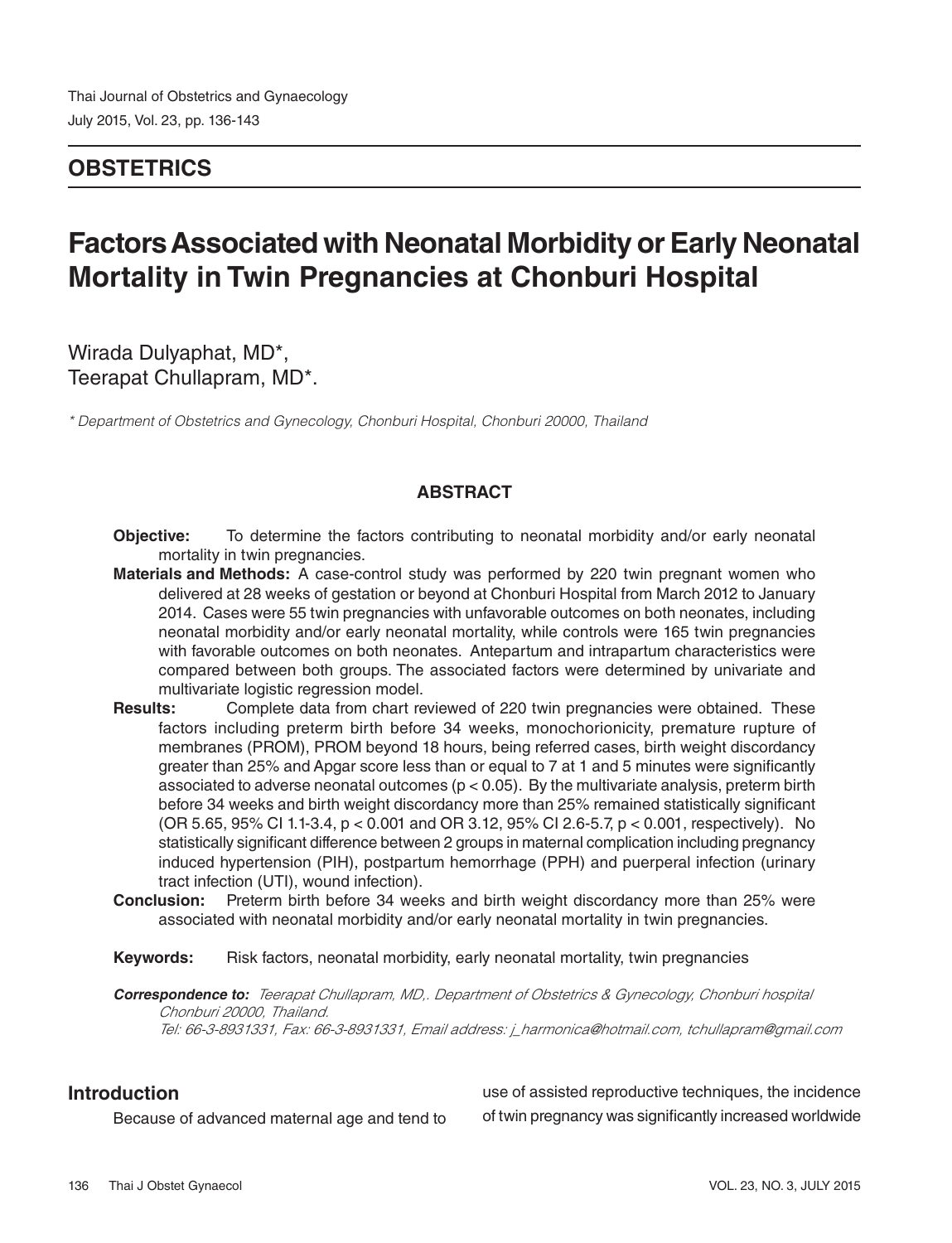within the past 20 years, accounted for approximately 2 to  $4\%$  of all births<sup> $(1-3)$ </sup>. Twin pregnancies not only increased maternal but also fetal and neonatal morbidity and mortality $(4,5)$ . The incidence of pregnancy induced hypertension (PIH), postpartum hemorrhage (PPH), peripartum hysterectomy and maternal death were significantly increased by two folds or more in twin pregnancy compared with singleton $(6,7)$ . Steenhaut P et al<sup>(2)</sup> and Cunningham FG et al<sup>(4)</sup> found that twin pregnancies also came with higher incidence of adverse neonatal outcome, primarily due to increase of preterm birth rate. In addition, Glinianaia SV et al<sup>(8)</sup> showed that twin pregnancies were also associated with higher incidence of premature separation of placenta, umbilical cord prolapse and neonatal mortality rate.

Several factors have been proposed as risk for unfavorable neonatal outcome. Gezer A et al<sup>(9)</sup> found that perinatal mortality and morbidity rates were higher in monochorionicity twin. The author also observed that prematurity was the principal cause of perinatal mortality. From studies of Corinna P et al in Germany<sup>(10)</sup> and Tobe RG et al in Japan<sup>(11)</sup>, birth weight discordancy more than 25% tend to be a pathologic process and related to unfavorable neonatal outcome.

From existing literatures, most of these studies were conducted using singleton pregnancies as the controlled group, or conducted on the basis of single suspected risk factor. Nor did the comparison were made between corresponding twin pregnancies groups. As mention, we aimed to determine the factors associated with unfavorable outcome in twins by compare with twin pregnancy with favorable outcomes. Hopefully, the result of this study might somehow provide some data which may help improving the evaluation of twin pregnancies and prevent the undesirable outcome in the future.

#### **Materials and Methods**

A retrospective case control study was approved by Institutional Review Board of Chonburi Hospital, Thailand. All twin pregnant women who delivered at Chonburi Hospital during March 2012 to January 2014 were reviewed from the hospital database. Inclusion criteria were all twin pregnant women who delivered at 28 weeks of gestation or beyond and/or birth weight of both neonates more than 1,000 grams with corresponding neonatal outcome defined in the section below. Exclusion criteria were known case of dead fetus in utero (DFIU) and/or fetal anomaly of one or both fetuses, no document of chorionicity and/or amnioticity and incomplete patients' data. The medical records of both maternal and neonatal data were obtained.

Sample size was estimated based on a previous study<sup>(10)</sup>, which indicate that the probability of exposure to birth weight discordancy more than 25% among control group (defined as cases without admission to neonatal intensive care unit) is 2.7%. The true odd ratio for disease in exposed subjects relative to unexposed subjects is 6.12. With a level of statistical significance of 0.05% ( $\alpha$ -error = 0.05) and a power of study of 80%  $(\beta$ -error = 0.2), we obtained a sample size in a set of twin of 54 subjects per group after addition of 10% of calculated subjects.

The study population was divided into two groups: case and control groups. Cases referred to twin pregnancies with unfavorable outcomes including neonatal morbidity and/or early neonatal mortality, while controls referred to pregnancies with favorable outcomes. The assigned case-to-control ratio was 1:3. When one case subject was selected, three control subjects would then be chosen from three women who gave birth at the closest time to delivery of each case. In our study, the definition of unfavorable neonatal outcome group consist of early neonatal mortality with or without neonatal morbidity. Early neonatal mortality defined as the death of live birth during the first 7 days after birth<sup>(4)</sup>. Neonatal morbidity defined by having at least one of the following conditions from the neonatal medical records including, 1. Use of ventilation or nasal continuous positive airflow pressure (nCPAP). 2. Any infection or sepsis occurred during the first 7 days after birth 3. Present of interventricular hemorrhage (IVH) grade 3, 4 by Papile classification 4. Record of admission to neonatal intensive care unit (NICU). Corresponding neonatal outcome defined as twin neonates with or without early neonatal mortality and morbidity on both neonates.

The primary outcome was factors which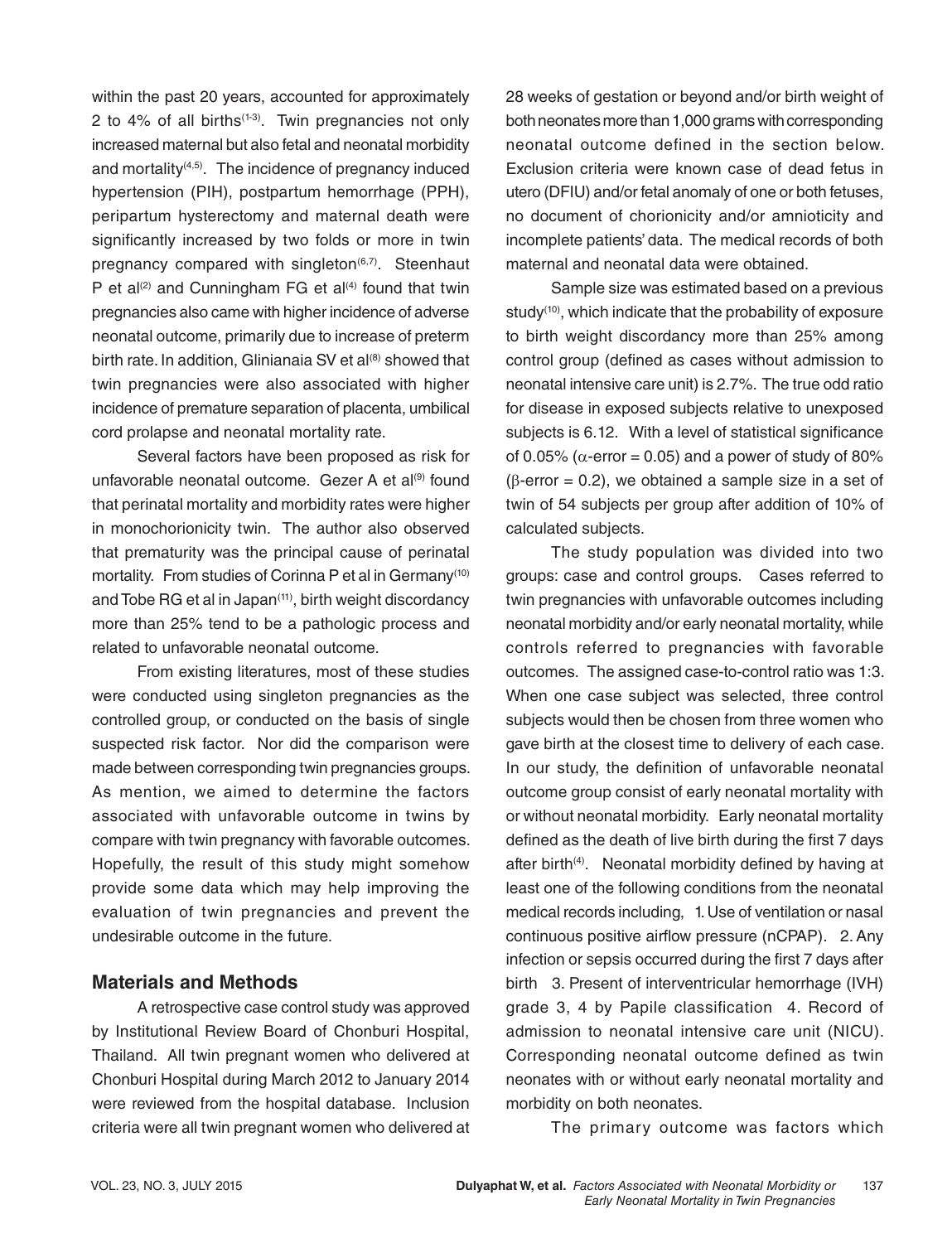associated with unfavorable neonatal outcome. Secondary outcomes were incidence of maternal complications and maternal death.

#### **Statistical analysis**

Data were analyzed with SPSS version 17 (SPSS Inc, Chicago, IL, USA). Continuous variables were presented as mean with standard deviation and categorical variables as number with percentage. T-test or Mann-Whitney U test were used to compare difference of continuous data depending on their distribution. Fisher's exact or chi-square test were used to compare continuous data. Logistic regression analysis was performed to identify independent factors

associated with unfavorable outcome. Statistically significant differences were defined as  $p < 0.05$ .

#### **Result**

During the study period, 262 twin pregnancies were assessed for eligibility. Forty two subjects were excluded due to incomplete data or diagnosed with DFIU or fetal anomaly. The remaining two hundred and twenty subjects were included in the study. Fifty five twin pregnancies were categorized into unfavourable outcome group. The remaining 165 twin pregnancies were categorized into favourable outcome group. A participant flow diagram is shown as Fig. 1.



**Fig. 1.** Flow of the population of the study

\* Unfavorable neonatal outcome group: consist of early neonatal mortality with or without neonatal morbidity on both twin.

\*\* Favorable neonatal outcome group: no early neonatal mortality and neonatal morbidity on both twin.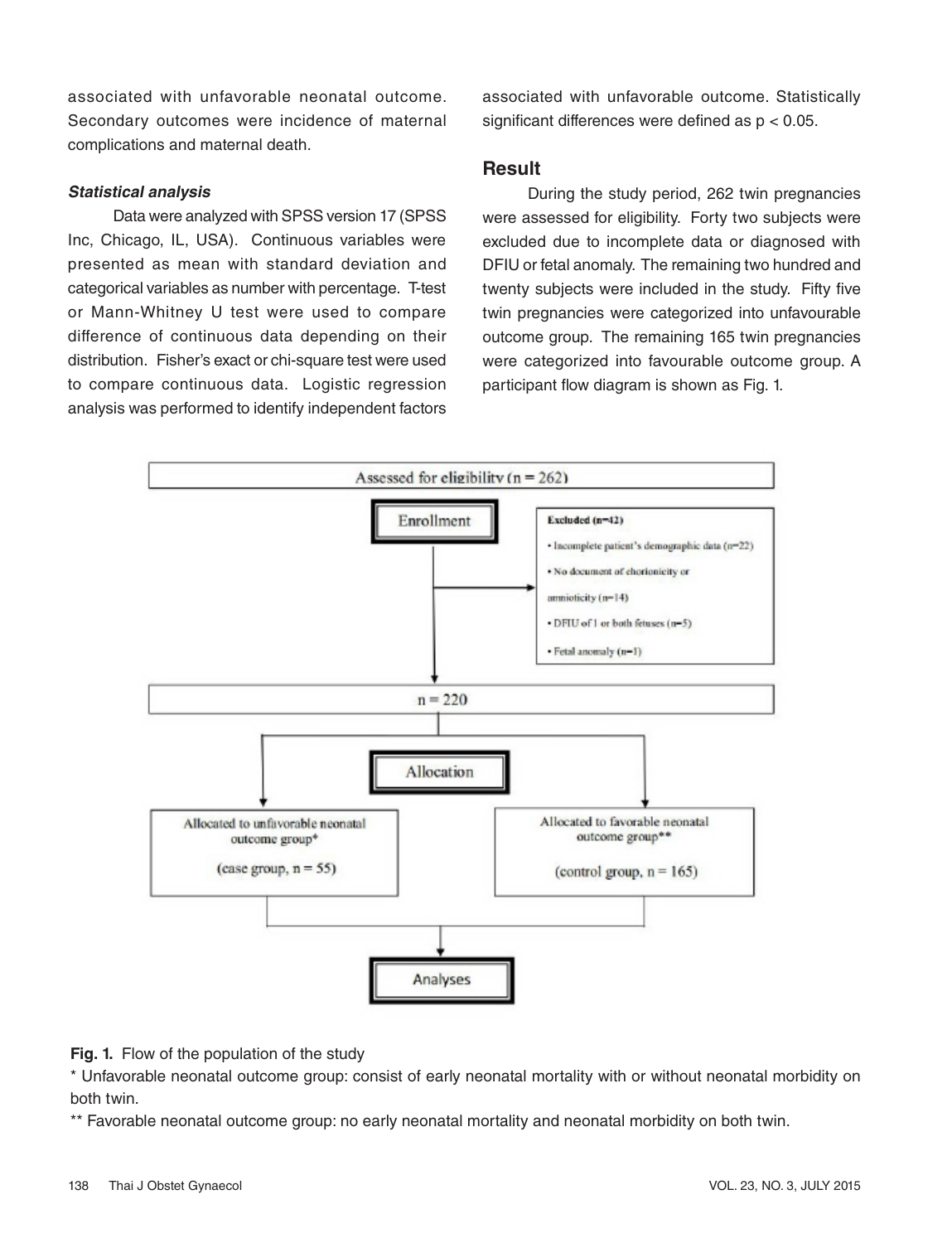There was no significant difference between groups in maternal demographic data (Table 1). We found that the unfavorable neonatal outcome group (case group) had significantly higher rates of preterm birth before 34 weeks, monochorionicity, PROM, PROM beyond 18 hours and referral cases than the favorable neonatal outcome group (control group). The mean gestational age (GA) at delivery of case and control subjects were  $31.5 \pm 2.2$  weeks and  $35.7 \pm 2.3$  weeks respectively. There was no significant difference

between groups in other maternal clinical characteristics. With respect to their neonatal demographic data (Table 2), there were significantly higher rates of birth weight discordancy more than 25% and low Apgar score at 1 and 5 minutes (defined by Apgar score  $\leq$  7 according to world health organization (WHO), the International Classification of Disease (ICD) 10) in unfavorable neonatal outcome group (case group). The mean Apgar score of case and control subjects at 1 and 5 minutes were  $6 \pm 2$ ,  $8 \pm 2$  and  $7 \pm 2$ ,  $9 \pm 2$  respectively.

| Table 1. Maternal demographic data and clinical characteristics. |
|------------------------------------------------------------------|
|------------------------------------------------------------------|

|                                               | Unfavorable neonatal | <b>Favorable neonatal</b> | P       |
|-----------------------------------------------|----------------------|---------------------------|---------|
|                                               | outcome group (N=55) | outcome group (N=165)     |         |
| Maternal parameters : demographic data        |                      |                           |         |
| Maternal age < 20 years                       | 8(14.5)              | 22 (13.3)                 | 0.224   |
| Maternal age > 35 years                       | 12(21.8)             | 40 (24.2)                 | 0.379   |
| Maternal age (years)                          | 30.6(8.8)            | 31.1(7.6)                 | 0.250   |
| Education                                     |                      |                           |         |
| Bachelor degree or higher                     | 13 (23.7)            | 47 (28.5)                 | 0.671   |
| Lower than Bachelor                           | 42 (76.3)            | 118 (71.5)                |         |
| Occupation                                    |                      |                           |         |
| Civil servant                                 | 6(11.4)              | 20(12.9)                  | 0.568   |
| Housewife                                     | 13 (23.6)            | 40 (24.2)                 |         |
| <b>Others</b>                                 | 36 (65.0)            | 105 (62.9)                |         |
| Nationality                                   |                      |                           |         |
| Thai                                          | 35(63.6)             | 102 (61.9)                | 0.342   |
| Non-Thai                                      | 20(36.4)             | 63 (38.1)                 |         |
| Maternal parameters: clinical characteristics |                      |                           |         |
| GA at delivery < 34 weeks                     | 32(58.1)             | 41 (24.8)                 | < 0.001 |
| Monochorionicity                              | 24 (43.6)            | 38 (23.0)                 | < 0.001 |
| Artificial fertilization                      | 1(1.5)               | 2(1.2)                    | 0.841   |
| Chronic hypertension                          | 4(7.2)               | 19 (11.5)                 | 0.064   |
| <b>GDM</b>                                    | 9(16.3)              | 29 (17.5)                 | 0.351   |
| Cesarean section                              | 42 (76.3)            | 114(69.1)                 | 0.711   |
| <b>PROM</b>                                   | 25(45.4)             | 50 (30.3)                 | 0.028   |
| PROM > 18 hours                               | 7(12.7)              | 10(6.0)                   | 0.045   |
| Referral case                                 | 24 (43.6)            | 44 (26.6)                 | 0.032   |

Data were presented in n (%) or Mean (SD), Abbreviation; GDM = gestational diabetes mellitus; PROM = premature rupture of membrane, \* Chi-square test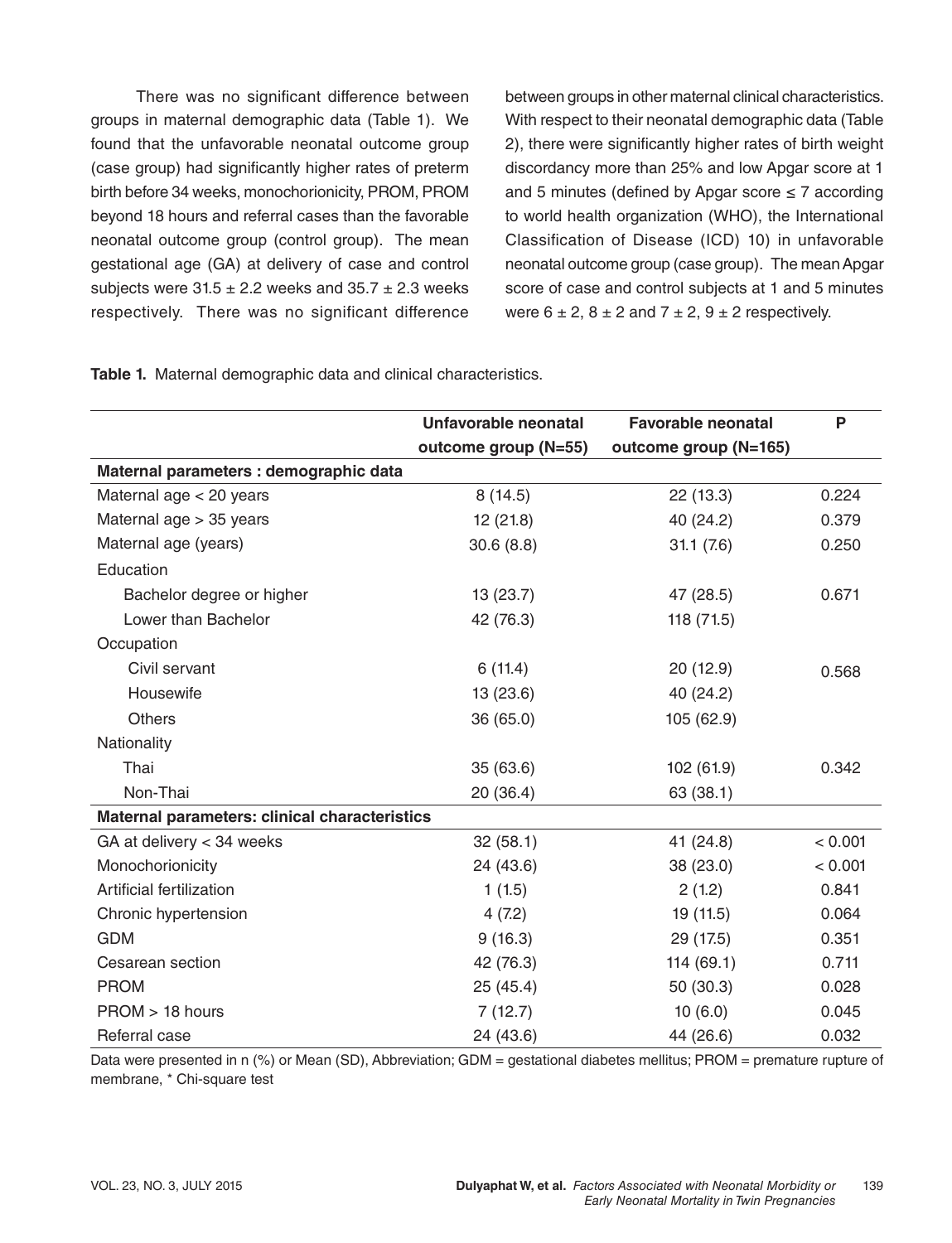#### **Table 2.** Neonatal demographic data.

|                                      | Unfavorable neonatal<br>outcome group (N=55) | <b>Favorable neonatal</b><br>outcome group (N=165) |         |
|--------------------------------------|----------------------------------------------|----------------------------------------------------|---------|
| <b>Neonatal parameters</b>           |                                              |                                                    |         |
| BW discordancy $> 25\%$              | 3(5.4)                                       | 5(3.0)                                             | 0.025   |
| Low Apgar score 1 minute $(\leq 7)$  | 30(54.5)                                     | 24(14.5)                                           | < 0.001 |
| Low Apgar score 5 minutes $(\leq 7)$ | 11(21.8)                                     | 7(4.2)                                             | < 0.001 |

Data were presented in n (%), Abbreviation; BW = birth weight, \* Chi-square test

Since we found that eight maternal and neonatal demographic characteristics including preterm birth before 34 weeks, monochorionicity, PROM, PROM beyond 18 hours, referral cases, birth weight discordancy more than 25% and low Apgar score at 1 and 5 minutes of both twin neonates were significantly different between the two groups, we then performed further analysis to determine whether these variables were independent risk factors for early neonatal mortality or neonatal morbidity on both twin.

When multivariable analysis with adjustment for potential confounding factors was performed (Table 3), two variables were identified as independent risk factors. These included preterm birth before gestational age of 34 weeks (OR 5.65,  $95\%$  Cl = 1.1 - 3.4) and birth weight discordancy more than  $25%$  (OR 3.12, 95% CI = 2.6 -5.7).

|                              | <b>Adjusted OR</b> | 95% CI      | P       |
|------------------------------|--------------------|-------------|---------|
| <b>Maternal parameters</b>   |                    |             |         |
| $GA < 34$ weeks              | 5.65               | $1.1 - 3.4$ | < 0.001 |
| Monochorionicity             | 2.01               | $0.1 - 1.4$ | 0.836   |
| <b>PROM</b>                  | 2.24               | $0.4 - 6.2$ | 0.652   |
| $PROM > 18$ hours            | 1.35               | $0.2 - 4.8$ | 1.128   |
| Referral case                | 0.62               | $0.6 - 7.5$ | 0.732   |
| Neonatal parameters          |                    |             |         |
| BW discordancy $> 25\%$      | 3.12               | $2.6 - 5.7$ | < 0.001 |
| Low apgar score at 1 minute  | 2.16               | $0.8 - 4.2$ | 1.071   |
| Low apgar score at 5 minutes | 1.08               | $0.4 - 6.3$ | 0.105   |

**Table 3.** Multivariate logistic regression analysis; contributing factors associated to unfavorable neonatal outcome.

Abbreviation; PROM = GA = gestational age; premature rupture of membrane; BW = birth weight

Table 4 showed maternal complication between 2 groups. There were no significant differences in maternal complication between 2 groups including pregnancy induced hypertension (PIH), postpartum

hemorrhage (PPH) and puerperal infection (urinary tract infection (UTI), wound infection) rate. There is no peripartum hysterectomy or maternal death in this study.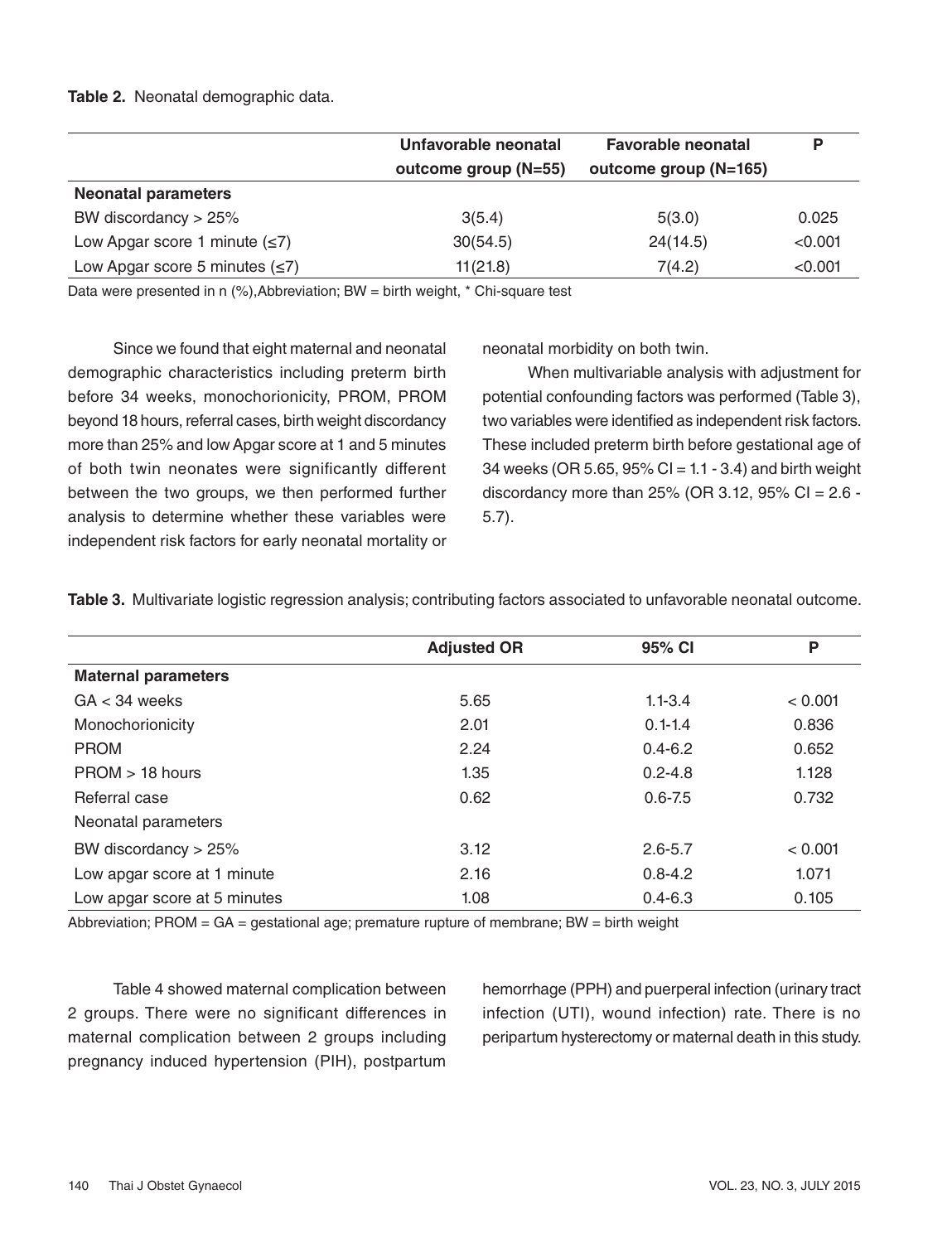**Table 4.** Maternal complication and clinical characteristics.

|                     | Unfavorable neonatal | <b>Favorable neonatal</b> | P*    |
|---------------------|----------------------|---------------------------|-------|
|                     | outcome group (N=55) | outcome group (N=165)     |       |
| <b>PIH</b>          | 12(21.8)             | 41(24.8)                  | 0.103 |
| <b>PPH</b>          | 2(3.6)               | 5(3.0)                    | 0.083 |
| Puerperal infection | 3(5.4)               | 7(4.2)                    | 0.251 |
| UTI                 | 2                    | 5                         |       |
| Wound infection     |                      | $\mathcal{P}$             |       |

Data were presented in n (%), Abbreviation: PIH = pregnancy induced hypertension; PPH = postpartum hemorrhage; UTI = urinary tract infection, \*Chi-square test

#### **Discussion**

Compared with singleton, twin pregnancies increase the risk of adverse outcome to both mother and her neonates $(4, 5)$ . Our study concentrated on finding the factors which may contribute to unfavourable outcome in neonates. We defined the unfavourable outcome as the present of neonatal mortality or morbidity. While there is a standard definition of neonatal mortality. Neonatal morbidity, on the other hand, has not been clearly defined. We decided to use the definition of neonatal morbidity from previous study $(10)$ .

With the definition of unfavourable neonatal outcome discussed previously. We found two out of 18 risk factors were independently associated with unfavorable neonatal outcomes including preterm birth before gestational age of 34 weeks and discordancy of birth weight more than 25%.

These findings are congruent with Corinna P, et al<sup> $(10)$ </sup>, Steenhaut P, et al $(2)$  and Cunningham FG, et  $al^{(4)}$ , shown that prematurity and birth weight discordant more than 25% were significantly associated with higher perinatal morbidity and adverse early neonatal outcome. Twin pregnancies also came with higher incidence of preterm birth rate, which correspondingly compromised neonatal survival rate and increased the risk of lifelong disability. With a discordancy of more than 25%, there is an increased risk of caesarean section delivery for non-reassuring fetal heart rate tracing, neonatal acidosis, admission to NICU, and respiratory distress syndrome<sup>(11,12)</sup>.

Premature rupture of membrane (PROM) or premature rupture of membrane beyond 18 hours are also not related to neonatal morbidity in our study displaying the same result as in previous studies $(13)$ which suggested that rupture of membranes per se did not cause any deleterious clinical manifestations or poor neonatal outcome and encouraged the conservative management of twin pregnancies with PPROM.

Contrary to our result, Glinianaia SV, et al<sup>(8)</sup> and Kea H, et al $(14)$ , found that monochorionicity was significantly associated with neonatal mortality and neuro morbidity, but our study was conducted base on logistic regression analysis.

With the high incidence of referral case in Chonburi province, Thailand. We decided to include the referral cases as study parameter. Our study did not find any correlation to unfavorable neonatal outcome for this factor.

Previous studies<sup>(15,16)</sup> suggested that pregnancies complicated by placenta previa or placental abruption were associated with higher risk of neonatal mortality and lower neonatal birth weight in both of singletons and multiples pregnancy. Our study found only one set of twin pregnancy with placenta previa, and was safely delivered without antepartum or intrapartum bleeding. Although both neonates had favorable outcome, they may not be a good representation of result due to low number of case. There was no documentation of placental abruption in this study.

The incidence of maternal complications between twin pregnancies and singleton at Chonburi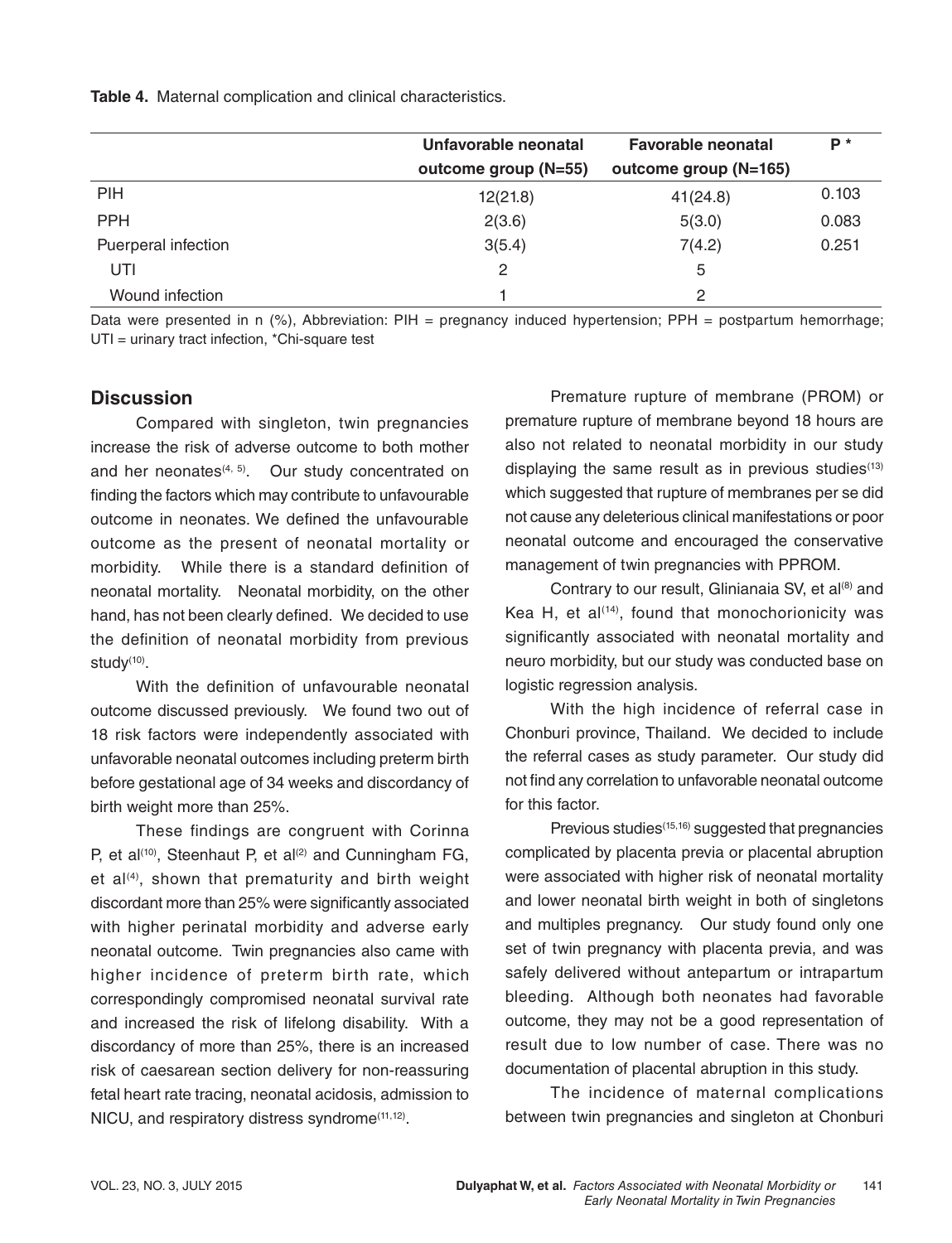hospital in this study was comparable to the result in previous study(17) conducted in Ramathibodi Hospital posting the higher incidence of complications by 3 times in twin pregnancies.

The strength of our study is that the comparison were made between twin neonates which were born with the same neonatal outcome. This could eliminate the confounding factors and help strengthen the validity of result. Our study also summarized all risk factors mentioned in previous studies and conduct multivariate analysis to identify significant factors.

The limitation of our study was retrospective design, and the data was gathered from inpatients' chart data. It is possible that some antenatal diagnosis by ultrasound were over-diagnosed or under-diagnosed, which might interfere the result interpretation.

At present, both significant factors are considered as non-modifiable risk factors. However, a recently published, multicenter, open-randomized controlled trial conducted by Goya MM, et al<sup>(18)</sup> found that placement of a vaginal pessary in twin pregnancy with short cervical length ( $\leq$  25 mm) measured at 23 weeks leads to a reduction in the incidence of spontaneous delivery before 34 completed weeks compared with expectant management without serious adverse effects associated with the use of a cervical pessary.

In the near future, if we are able to prolong the gestational age to surpass 34 weeks, or reduce the discordancy of birth weight by mean of early detection. We might be able to improve the neonatal outcome in twin pregnancies. However, further large scale multicenter study might be required to confirm the result of this study.

#### **Conclusion**

Preterm birth with gestational age less than 34 weeks and birth weight discordancy more than 25% were associated with neonatal morbidity and/or early neonatal mortality in twin pregnancies. There were no significant differences in maternal complications. There is no peripartum hysterectomy or maternal death in this study.

### I would like to give my sincere thanks to Obstetrics and Gynecology Department, Chonburi Hospital in the support of the present study. I'm really appreciated the kind assistance of Pimpika Tansupswatdikul, MD as research consultant.

#### **References**

- 1. Ananth CV, Suneet P. Epidemiology of Twinning in Developed Countries. Semin Perinatol 2012;36:156-61.
- 2. Patricia S, Corinne H. Perinatal Mortality in Multiple Pregnancy. 2012[cited 2012 Jun 13]. Available from:URL:http://www.intechopen.com/books/perinatalmortality/perinatal-twin-mortality.
- 3. Suriya N, Yuthavisuthi P. Pregnancy and Perinatal Outcomes of Twin Pregnancies in Prapokklao Hospital. Thai J Obstet Gynaecol 2010;18:165-71.
- 4. Cunningham FG, Leveno KJ, Bloom SL, Hauth JC, Rouse DJ, Spong CY. In: Williams Obstetrics 24<sup>th</sup> ed. New York: Mcgraw–Hill 2014:1863-927.
- 5. American College of Obstetricians and Gynecologists, Committee on Practice Bulletins-Obstetrics. ACOG practice bulletin no.144: Multifetal Gestations: Twin, Triplet, and High-Order Multifetal Pregnancies. Obstet Gynecol 2014;123:1118-32.
- 6. Francois K, Ortiz J, Harris C. Is peripartum hysterectomy more common in multiple gestations?. Obstet Gynecol 2005;105:1369-75.
- 7. Walker MC, Murphy KE, Pan S. Adverse maternal outcomes in multifetal pregnancies. Br J Obstet Gynaecol 2004;111:1294-9.
- 8. Glinianaia SV, Obeysekera MA, Sturgiss S, Bell R. Stillbirth and neonatal mortality in monochorionic and dichorionic twins: a population-based study. Hum Reprod 2011;26:2549-57.
- 9. Gezer A, Rashidova M, Guralp O, Ocer F. Perinatal mortality and morbidity in twin pregnancies: the relation between chorionicity and gestational age at birth. Arch Gynecol Obstet 2012;285:353-60.
- 10. Corinna P, Paul W, Jan K, Gerhard A, Eva B, Susanne E. Perinatal morbidity and early neonatal mortality in twin pregnancies. Open J Obstet Gynecol 2013;3:78-89.
- 11. Tobe RG, Mori R, Shinozuka N, Kubo T, Itabashi K. Birthweight discordance, risk factors and its impact on perinatal mortality among Japanese twins: Data from a national project during 2001-2005. Twin Res Hum Genet 2010;13:490-4.
- 12. Alam MRC, Brizot ML, Liao AW, Krebs VL, Zugaib M. Early neonatal morbidity and mortality in growth discordant twins. Acta Obstet Gynecol Scand 2009;88:167-71.
- 13. Cohen A, Skornick-Rapaport A, Cohen Y, Mandel D, Rimon E. The influence of prolonged preterm premature rupture of the membranes on neonatal outcome of presenting and non-presenting twin. Eur J Obstet Gynecol Reprod Biol 2014;181:28-31.

## **Acknowledgement**